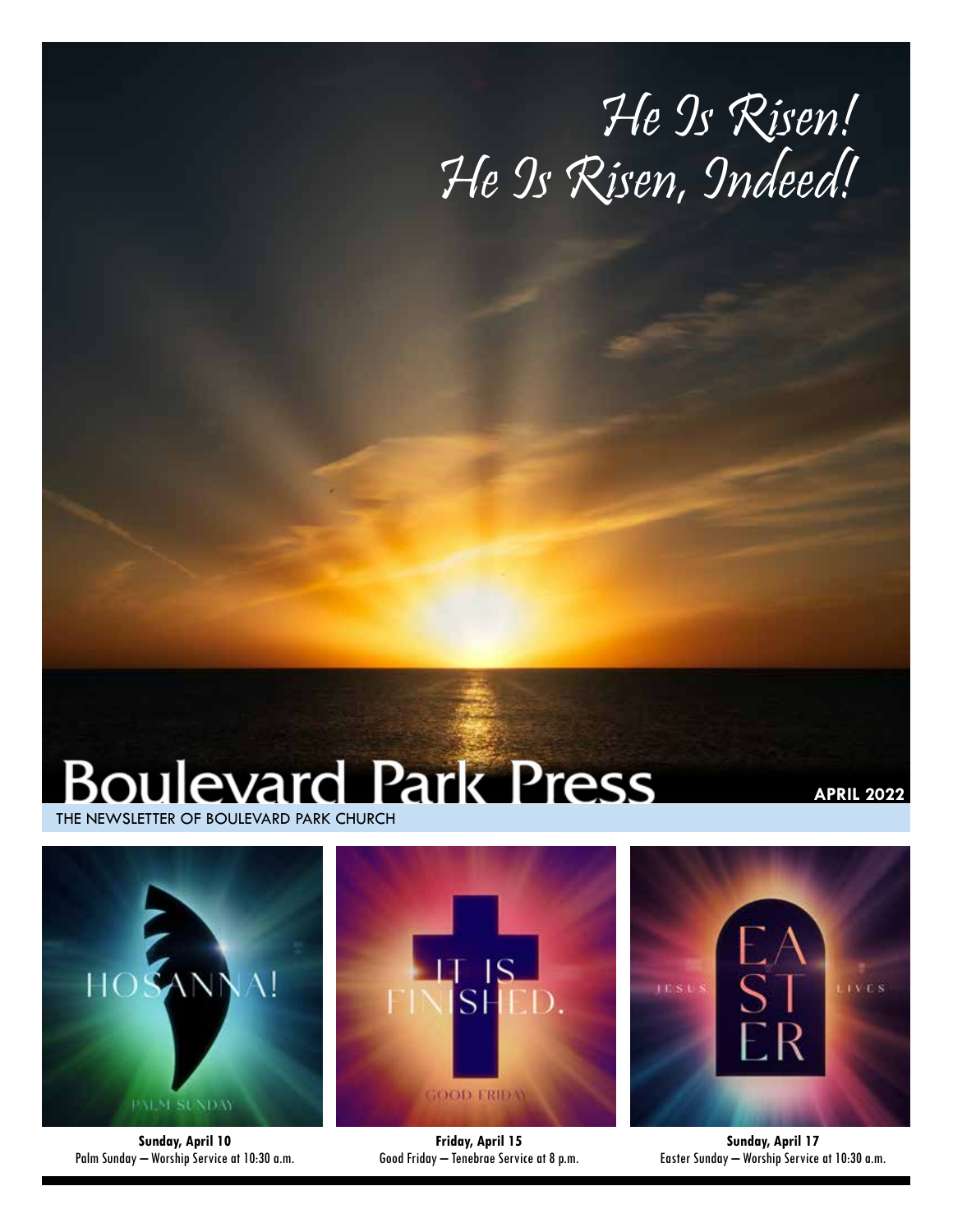This monthly PAGE 2 column reminds us that a partnership takes two. We should all be active, on-going SENDERS partnering with the SENT.

#### **Compiled and edited by Ellyn Roe**

\*Because the Press is published online, some of our global workers must guard their identities. If you need email addresses, contact ellynroe@comcast.net



**Boulevard Park Press April 2022**

Published Monthly by Boulevard Park Church

1822 S 128th Street Burien, Washington 98168-2903

Phone: 206-243-2600 E-mail: Info@bppc.org Website: www.bpcburien.org

Pastor: Bud Diener

Worship Services: Sunday at 10:30 a.m.

#### **Press Staff**

Editor: Eva Lee Henderson Reporters: Ellyn Roe Photographer: Jessica Barton Proofreaders: Peggie & Ernie Recker

> The Press is also available on the church website/resources.

May Deadline: April 15

Phone 206-988-3918 E-mail: bpcpress@bpcburien.org

Page 1 credits: photo: Todd Trapani on Unsplash.com art: Conor Malis

## **PAGE 2: YOU AND YOUR GLOBAL WORKERS Twosomes Partnering with God around the World**

## **A God-Opened Door**

#### **By Tim and Debbie Bryce**

Imagine walking into the newest state-of-the-art Native center on the Montana State University campus. As you enter, you notice you are in the minority. There are Native students and faculty moving about in the huge open commons area. You can hardly believe that you have the privilege to be a familiar face to most of the Native people there, and that you have the opportunity to talk about a relationship with Jesus!

We have an open door that only God could have arranged because secular universities tend toward a hostile and anti-Christian sentiment, and ours is no different. With Native students, there are suspicions about anything Christian because of U.S. history. <u>Yet we are welcomed</u>. It has taken years to build the trust and welcome that we have. Your prayers have been a reason for the favor we have among these students and faculty.

Monday evenings we have a gathering in this area. We have a meal together, play a couple of group games together, and one of our team members shares about the Lord. Recently it was Tim's turn. He talked about what it means to be a follower of Christ. This was prefaced by an explanation of the gospel. It always amazes us that the students are so attentive, so locked into the stories and invitations.

We have a remarkable ministry here and we thank you for standing behind us with your prayers and support.

## **Back to the Field for S.S.\*!**

**By Randy Boyd, for Your Missions Committee**

You may remember that BPC had a solo missionary for a few years in South East Asia by the name of S.S.\*, who now has been back in the States for two years.

S.S. is getting ready to go out in a new role with the same training organization that her parents have been a part of. That organization has opened a branch in SE Asia with a focus on training Mandarin speakers to go as missionaries to other Mandarin speakers. S.S. hopes to be at this new training institute by the time summer classes begin this year.

The BPC Missions Committee has spoken extensively to S.S. and has held several discussions with the leadership of the training organization. The Elders also have reviewed this. We're all excited about this new opportunity, specifically that there is such a providential match between the skills of S.S. and the needs of the training organization. They are thrilled to gain a teacher so fluent in Mandarin, attuned to SE Asia culture, and also trained deeply in the art of phonetics.

Over the next few months, you'll have opportunity to hear more. Keep your eyes open for a Spotlight on an upcoming Sunday, a broader press article, and potentially some gatherings to learn more about this work.

## **Sunday Sender Only? May it NOT Be So!**

#### **By Steve Roe, Elder**

Boulevard Park Church has a rich history of involvement with global work. Not only does BPC financially support 12 global workers today, we also serve as a **Sender. Being a Sender means knowing, communicating, encouraging, and participating in our global workers' lives whenever we can - but at the top of the list is praying for them.**

If you have been at BPC for a while, you have noticed that each Sunday morning service includes an Elder update about one of our global workers, relating their prayer requests and praiseworthy items. (NOTE: This practice was first modeled years ago by Mary Cox at Heart to Heart Women's Bible Study. Thank you, Mary!) These Sunday reports and prayers typically come from an Elder's personal contact with our partners in the gospel. It can be challenging to reach our Sent Ones by phone because of time zones and/ or distance; even texting or emailing can be unreliable, due to foreign countries' infrastructures, and of course, the busyness and exhaustion of those on the field. But it is deeply satisfying to make the connection and hear the up-to-date hearts of our global workers, and they are THRILLED that an Elder cares enough to reach out "in person" with an interest in what is happening in their lives right now.

I encourage you and your family to use the Elder report as a reminder to text, email or drop an old-fashioned paper note THAT WEEK to the global worker we pray for that Sunday. And with your family, make that worker a prayer focus at all of your meals and times of family prayer that week.

You can begin encouraging a missionary today; they would love to hear from **you**! Even just a few words!

|                    | Jerry & Candis Bingham - bingham4him@gmail.com              | $M. 8 D. H.*$       |                                             |
|--------------------|-------------------------------------------------------------|---------------------|---------------------------------------------|
| Tim & Debbie Bryce | $-\frac{\text{b632875}\textcircled{a}}{\text{g}}$ gmail.com |                     | Mark & Joanne Mackey – mmackey 12@yahoo.com |
| $K.D.*$            |                                                             | Noe & Lisa Martinez | — noelisa martinez@ntm.org                  |
| $M.E.*$            |                                                             | $SS^*$              |                                             |
| C.H. and Family*   |                                                             | $T. 8.5.5*$         | _                                           |
| Tom & Judy Horton  | -ruraltom@juno.com                                          | Tom & Debbie Wood   | $-$ woods4j@gmail.com                       |

\*See sidebar re: security and more contact info.

Editor's Note: You could also use Page 2 as a reminder to pray for and reach out particularly to the global workers who reached out to BPC that month. What a neat goal…Week by week and month by month personal contact with each Sent worker from each BPC Sender. Cool, huh?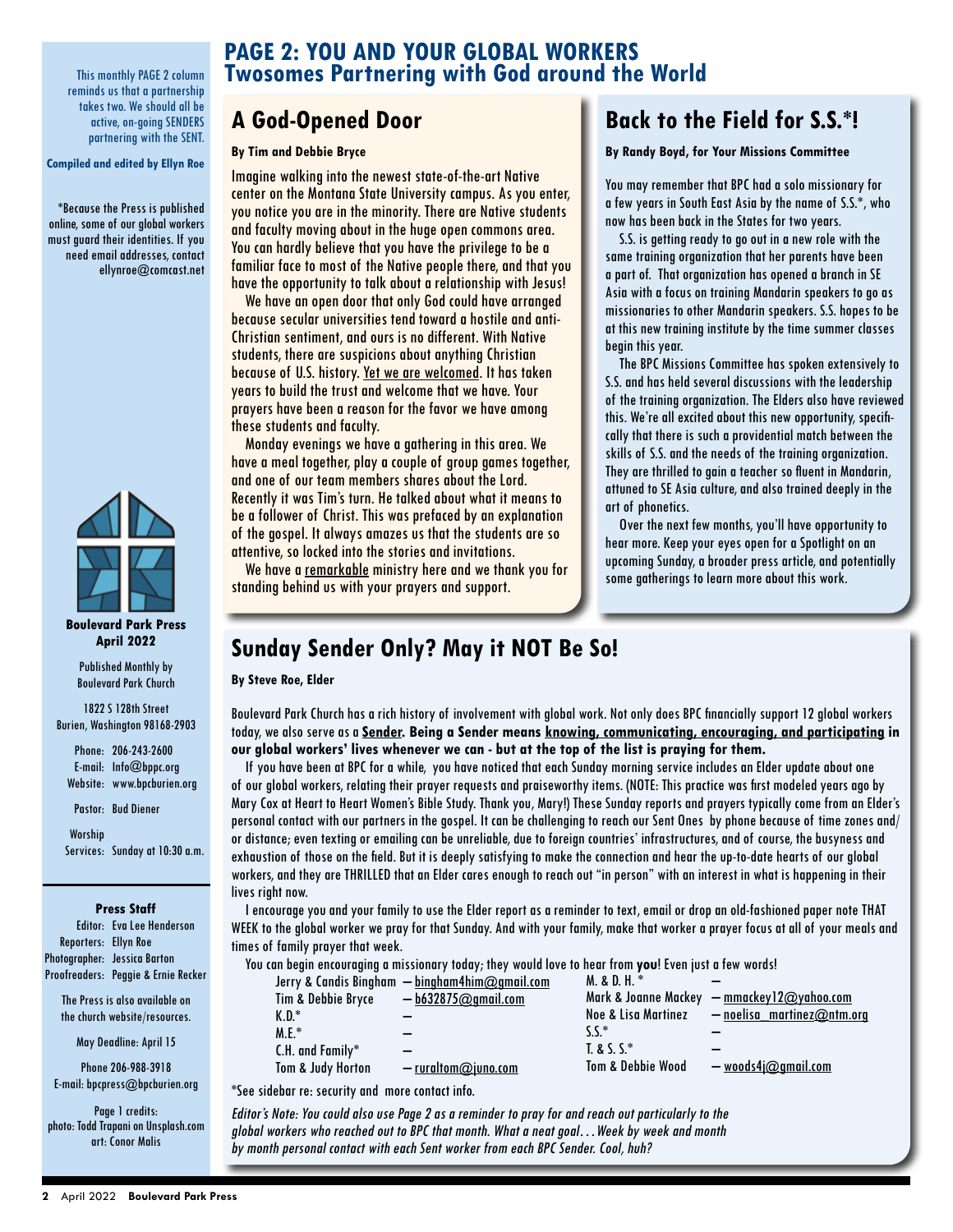# **The Good News of the Resurrection**

#### **By Pastor Bud**

One of my favorite songs is *In Christ Alone,*  written by Keith Getty and Stuart Townend. Consider the message of the third verse.

*There in the ground, His body lay Light of the world by darkness slain Then bursting forth in glorious day Up from the grave, He rose again And as He stands in victory Sin's curse has lost its grip on me For I am His, and He is mine Bought with the precious blood of Christ*

In the history of the world, no event has more significance than the resurrection of Jesus Christ. I want to share three simple words that encapsulate the hope of the good news of the resurrection.

#### **Declaration**

Romans 1:4 says that Jesus *"was declared the Son of God with power by the resurrection from the dead, according to the Spirit of holiness, Jesus Christ our Lord."* Paul teaches us that the resurrection designated, distinguished, or marked out Jesus as the Son of God. Jesus had been the Son from all eternity. He claimed to be the Son of God while on the earth, often referring to God as His Father. However, nothing validates His claim more than His resurrection from the dead. Such a declaration is great news! Because Jesus is, in fact, the Son of God, whose resurrection testifies to His indestructible life, he qualifies to be our high priest after the order of Melchizedek (Heb. 7:16-17). *"The former priests, on the one hand, existed in greater numbers because they were prevented by death from continuing, but Jesus, on the other hand, because He continues forever, holds His priesthood permanently. Therefore He is able also to save forever those who draw near to God through Him, since He always lives to make intercession for them"* (Heb. 7:23-25).

#### **Justification**

The prophet Isaiah writes of Jesus' sacrifice by saying, *"But the Lord was pleased to crush Him, putting Him to grief; if He would render Himself as a guilt offering…as a result of the anguish of His soul, He will see it and be satisfied; by His knowledge the Righteous One, My Servant, will justify the many, as He will bear their iniquities"* (Isa. 53:10-11). Jesus'

death on the cross paid for our sins, but His resurrection guaranteed our justification. *"For our sake also, to whom it will be credited, as those who believe in Him who raised Jesus our Lord from the dead, He who was delivered over on account of our transgressions, and was raised on account of our justification"*  (Rom. 4:24-25). The good news for us today is that Jesus' resurrection was instrumental in securing justification for those who have faith in Him.

#### **Hope**

For this good news, we go to Paul's great treatise on the resurrection, which he records in his letter to the Corinthians. In chapter 15, Paul begins with a recitation of the gospel, *"For I delivered to you as of first importance what I also received, that Christ died for our sins according to the Scriptures, and that He was buried, and that He was raised on the third day according to the Scriptures"* (vv. 3-4). Later in the chapter, Paul notes the consequence of no resurrection, *"And if Christ has not been raised, then our preaching is vain, your faith also is vain…And if Christ has not been raised, your faith is worthless; you are still in your sins"* (vv. 14, 17). The chapter does not end there; Paul continues, *"But now Christ has been raised from the dead, the first fruits of those who are asleep. For since by a man came death, by a man also came the resurrection of the dead"* (vv. 20-21). Jesus is the one who highlighted the hope of His resurrection, *"I am the resurrection and the life; he who believes in Me will live even if he dies, and everyone who lives and believes in Me will never die"* (Jn. 11:25-26).

As we approach Easter 2022, may you have faith in Jesus as the Son of God, confidence that His sacrificial death and resurrection were sufficient to secure your justification through faith in Him, and hope in your resurrection to eternal life. The resurrection of Jesus guarantees that our faith is not in vain. We are saved to the uttermost by the Son of God, who loved us and gave His life up for us.

Hallelujah, what a Savior, Pastor Bud

## **Milestones**

## **Births**

**Elliot Owen Buckley and Liliana Jean Buckley** March 17, 2022 Parents: Daniel and Abigail Buckley Proud great grandparents: Skip and Pauline Kulle

### **Anniversary**

**Ron & Rae Weller** celebrate their 60th anniversary on April 21

### **Deaths**

**Rue Ann Larson**  February, 2022 mother of Karen Schickley

**Ed and Pat Synder** February, 2022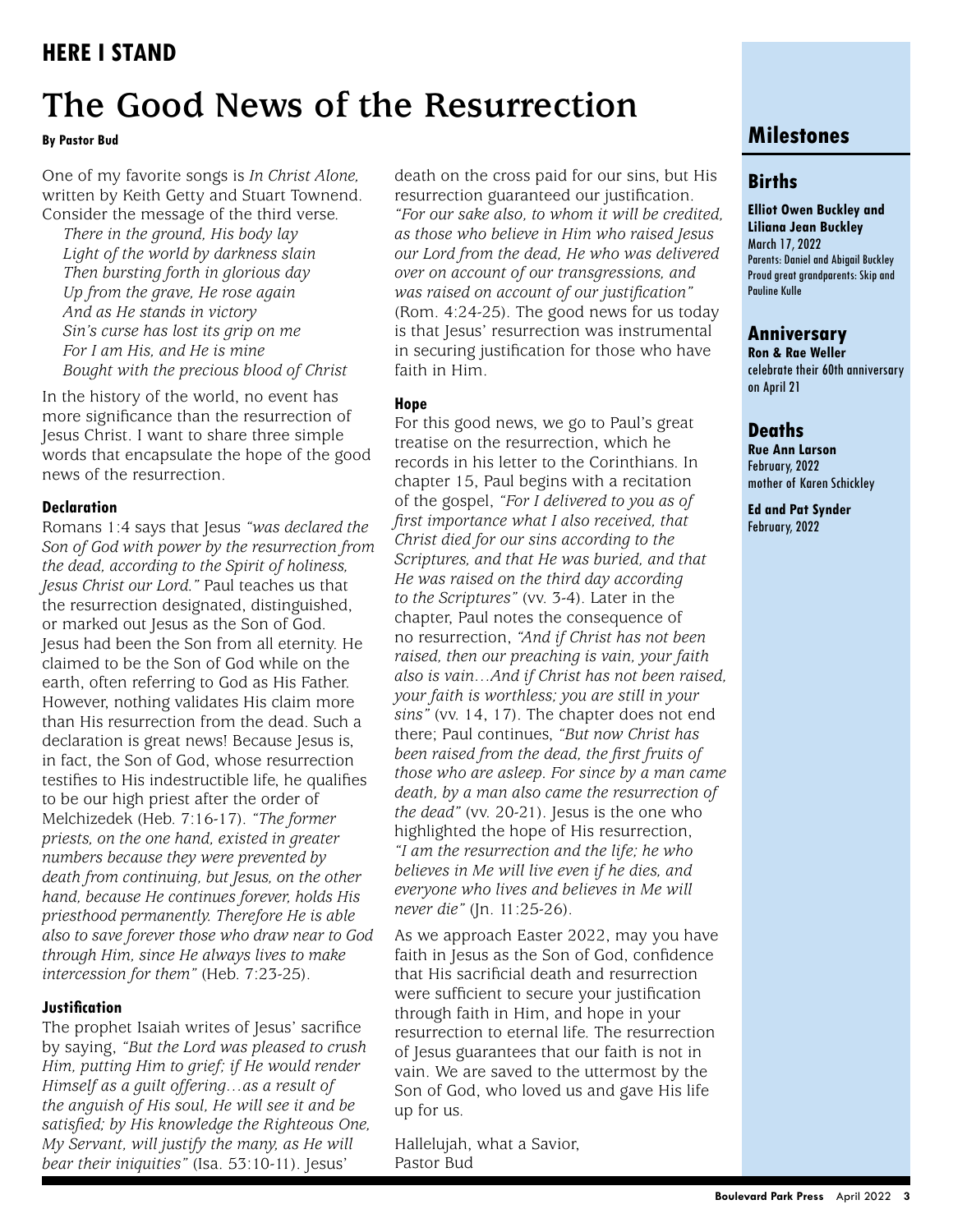## **Calendar Events**

**sunday regular schedule April 3, 10, 17 & 24**  9:00a Adult Sunday School\* 9:15a Kids Sunday School\* Youth Sunday School\* 10:30a Kids Church 10:30a Worship (In Person & Livestream)

**Sunday, April 3** Communion

**Sunday, April 10**  Palm Sunday 4:00p Messiah Sing-a-long

**Sunday, April 17** Easter Sunday \*(No Sunday School)

**MONDAYS April 4, 11, 18, 25** 6:00p Men's Conquer Group 7:00P GriefShare

**Monday, April 11** 11:00a Ladies Fellowship Circle

**TUESDAYS April 12 & 26** 9:30a MOMLife & KIDLife

**WEDNESDAYS April 6, 13, 20 & 27** 9:30a Heart to Heart Women's Bible Study **April 20 & 27** 6:30p KIDS Zone Youth Group & Adult Bible Study

**Friday, April 15** Good Friday 8:00p Tenebrae Service

**Saturday, April 23**  10:00a Heart to Heart "Baskets of Blooms"

**Friday, April 29** 6:30p Men's Pizza & Movie Night

NOTE: The MPR will be closed for activities during remodeling until mid-April (see page 6).



## Ladies! **Come celebrate Spring with us!**

Join us on

**Saturday, April 23**  from 10 a.m.-noon for

# **BASKETS of BLOOMS!**

Each of those attending will be planting some beautiful flowers in a basket to take home and enjoy!

Come join us for coffee, cookies, conversation and get your hands a little dirty!

Any questions? Contact Lisa Bowen at lisa.bowen@bpcburien.org or 206-354-0339.

Let's Celebrate! *Men's Ministry is sponsoring a*

# **Pizza/Movie Night**



**Friday, April 29 6:30 p.m.** *Everyone's invited* Details early in April

# **2022 MEN'S RETREAT**

**By George Brown**

The men's retreat was held March 18 and 19. Video teaching by Dr. David Jeremiah focused on three topics – how to deal with Discouragement, Worry and Procrastination. Each topic gave the men new insights and generated considerable discussion about how to apply what we learned.

After several years preparing breakfasts for men's events, Ron Brown passed the responsibility to Greg Brown (no relation to Ron) so, for the first time in years, Ron was able to enjoy the entire retreat. Thank you, Ron, for your faithful service!

My special thanks to the other men (and one woman) who helped make the retreat a success – Jon Recker, Harvey Siedenburg, Dave Will, Anthony Moore and Annette Lowen.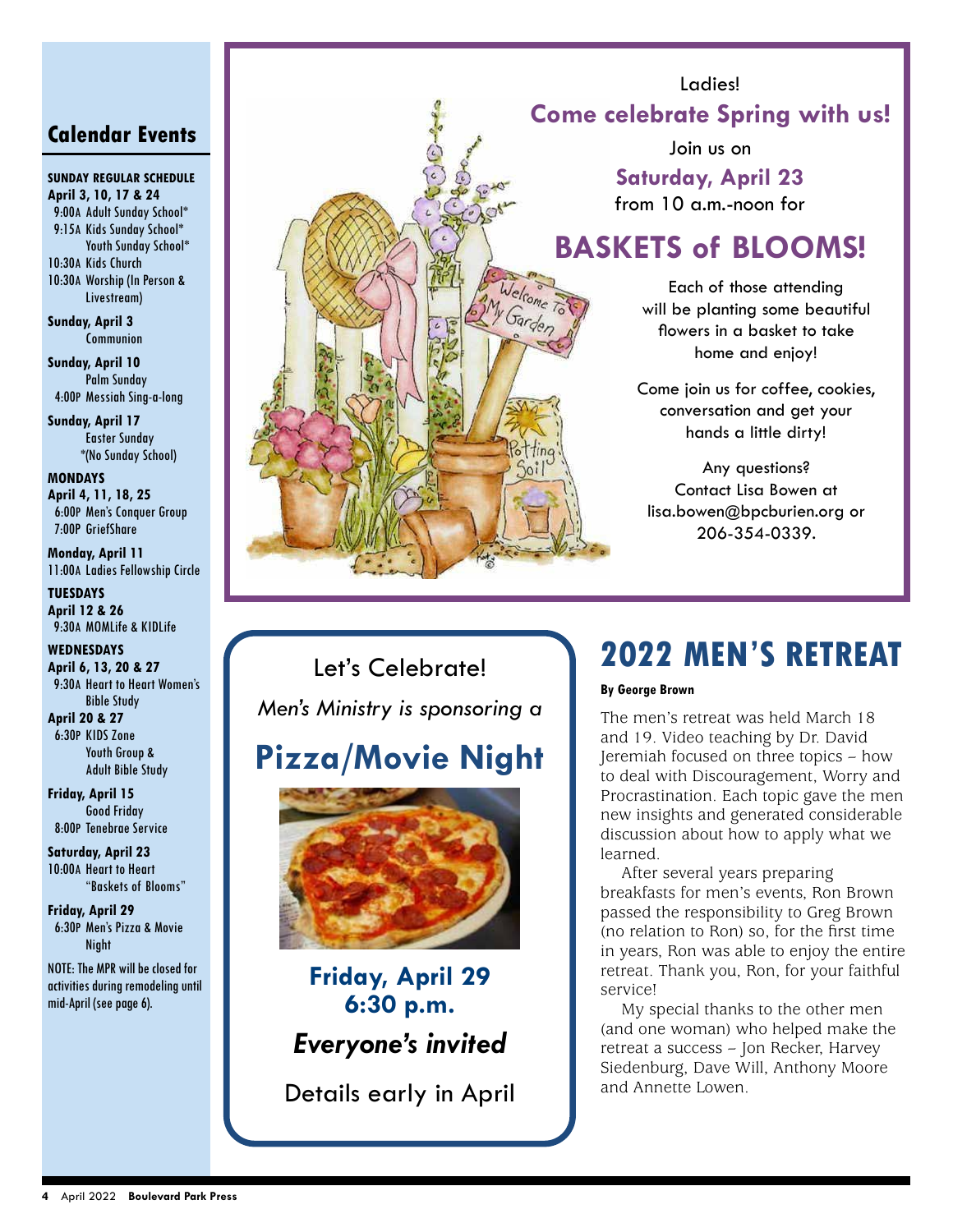# **Thanks Be to God!**

**From:** Diane Schrader **Sent:** Thursday, March 3, 2022 5:20 AM **To:** Bud Diener <Bud.Diener@bppc.org> **Subject:** a thank you to your church

Hello,

I was thinking about Boulevard Park (Presbyterian) Church this morning from my home here in Melissa, Texas. Back in 1965-66, my parents, who were not Christians, decided to take me and my younger brother to church, somehow knowing that was a good thing, and somehow ended up at your church. My dad had grown up Catholic and my mom in a family where they were Presbyterian but never went to church. They met the pastor, a Dr. Wheatley (not sure about the spelling), who explained Jesus to them for the first time. My dad was led to the Lord there, and shortly thereafter my mom joined a Bible Study Fellowship group also at your church and also became a believer.

I am so thankful to God for bringing them to your church. That paved the way for my brother and me to eventually have a relationship with Jesus, as well. He has a son who is a young pastor now at Living Hope Bible Church in Boise, Idaho, and my youngest daughter is a missionary with Cru serving the Middle East.

It occurred to me the other day that those two young people are the fruit of a spiritual heritage that really started at Boulevard Park Church. I looked you up online and was heartened to see that your church is standing strong for Jesus almost 6 decades later. So although you personally were not around back then (probably!), I just wanted to say thank you, and may God continue to build His kingdom through your church.

Diane Schrader

# The **Healthy** Human onference

**The Healthy Human Conference**

This one-day conference, spearheaded by Nate Kowallis, held at BPC on Saturday, March 5, featured three dynamic speakers on the following topics:

• Aaron Collins, a chiropractor and founder of Burien Wellness – "Sitting is the New Smoking."

• Ryan Miller, a performance coach and business consultant – "Living Authentically" and "Why Living for Freedom is Better than Achieving Goals."

• Rena Chinn, mental health counselor – "Managing Anxiety." Breakout groups covered a range of activities and discussions. Photos by Natalie Malis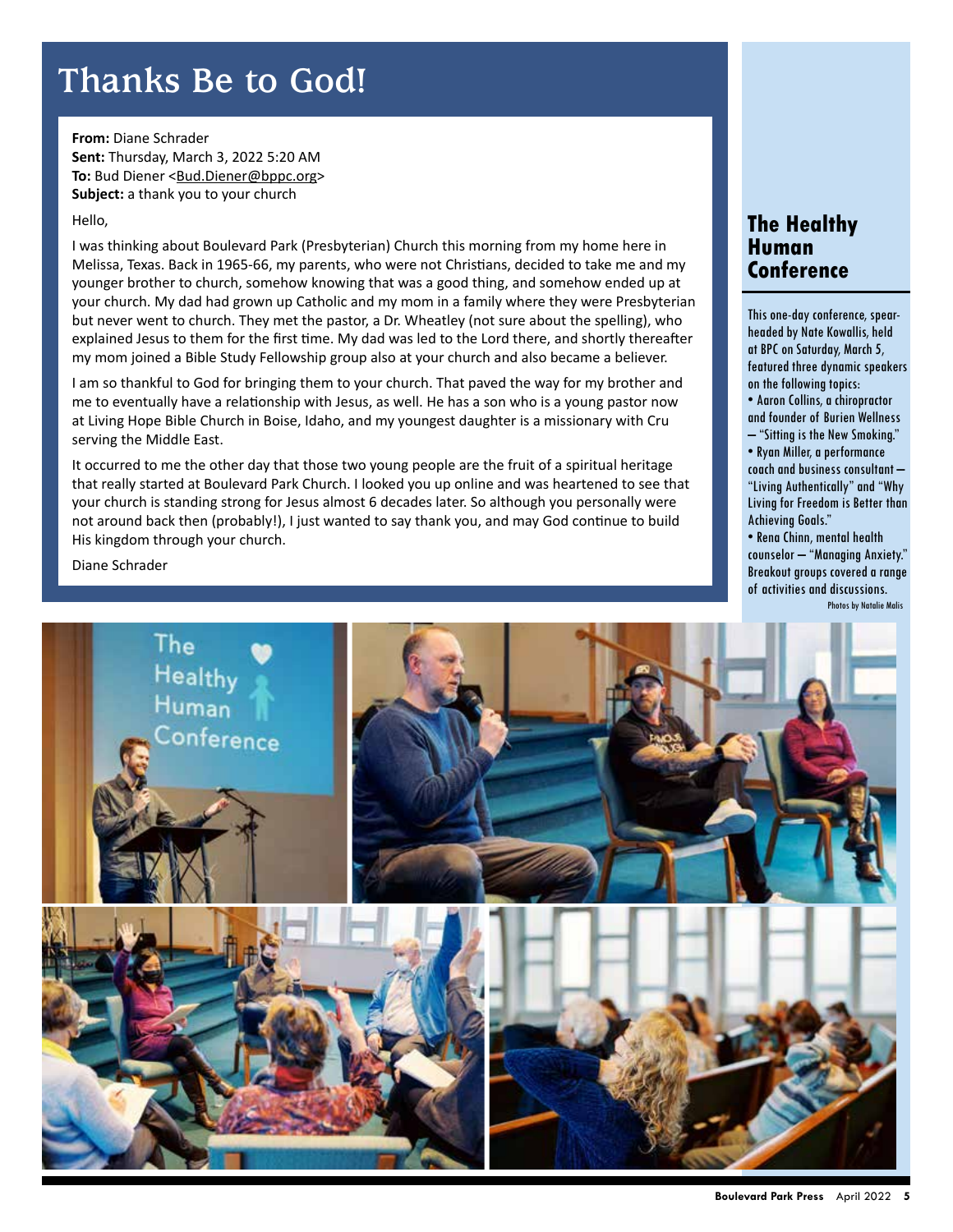

# **Trustee-Sponsored MPR Renovation Projects**

# **By Todd Neumann,**

in finishing the look of our MPR walls. The wainscot panels and trim have been installed, primed and painted, and all electrical work was completed.

#### **For April we expect to see the following activities:**

- Completion of all painting
- Construction of the new north wall acoustic panels, and purchase of fabric for use on the new panels and for re-covering the existing panels found on the other three walls
- The purchase of new carpet
- A solution to how we're going to protect our new LED ceiling lights from basketball and kickball strikes

The painting activity should be completed by mid-April, after which we expect to have a lengthy construction hiatus while waiting for new carpet and LED ceiling light fixtures. During this down-time the MPR will be made available for use by the KIDS and Youth Ministries programs. Please contact the church office if you have other uses for the MPR, and keep in mind that the old carpet is in poor condition and we are still without a projection screen and sound system.



Above: Construction crew installing wall protection behind the west basketball hoop; Below: No more wall carpet!



Above: Modern colors and textures for the MPR walls and ceiling; Left: The dimmable LED light fixture that we will use.

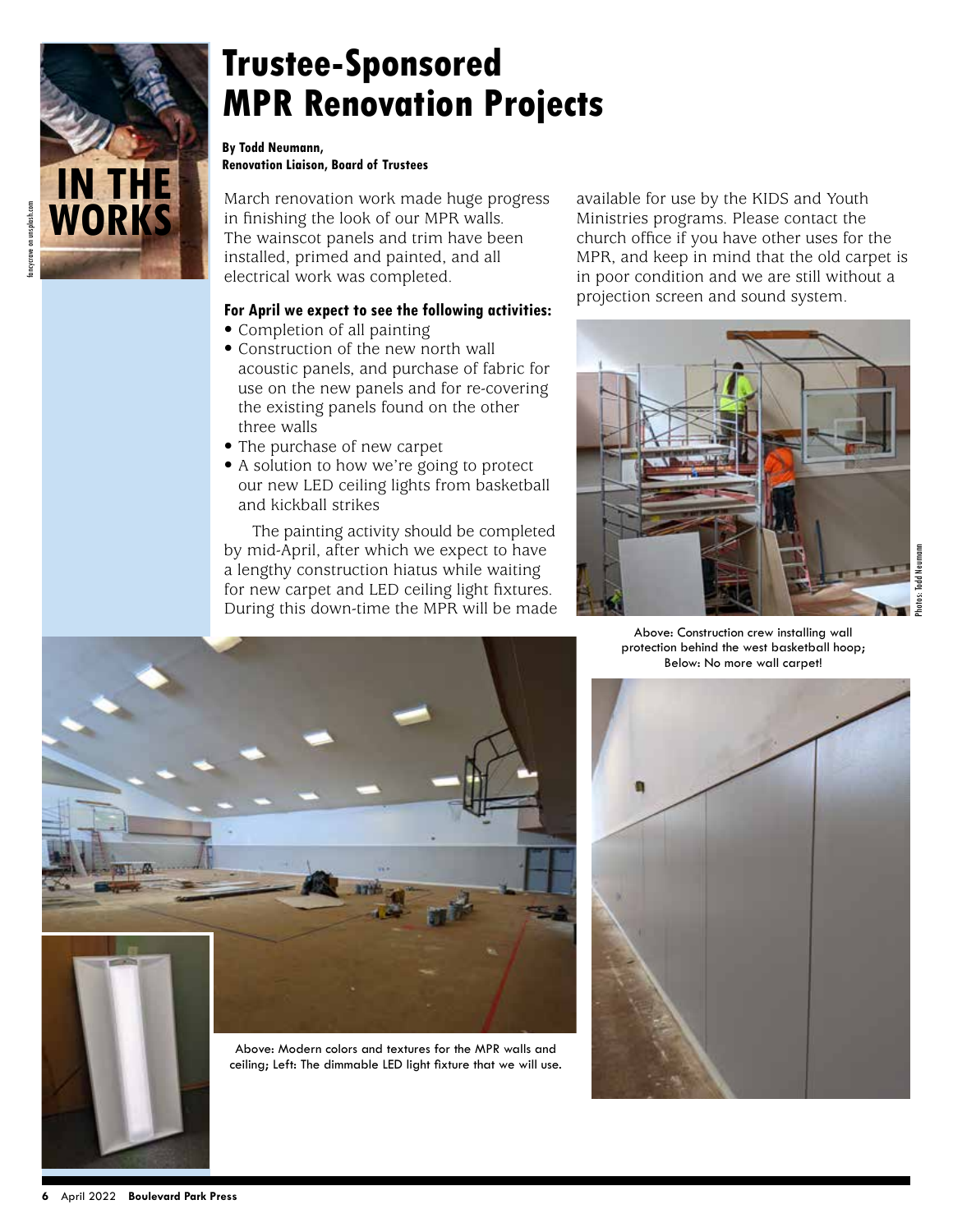# **Tending the Flock**

# **My Spiritual Journey – a Call to Serve**

**By Ken Carter, Elder**

Each one of us has a spiritual journey with a beginning and an end. My journey really began when, as a new believer, I participated in a study of 1 Peter offered by the church I attended. These verses amazed me: *"And coming to Him as to a living stone which has been rejected by people, but is choice and precious in the sight of God, you also, as living stones, are being built up as a spiritual house for a holy priesthood, to offer spiritual sacrifices that are acceptable to God through Jesus Christ. But you are a chosen people, a royal priesthood, a holy nation, a people for God's own possession, so that you may proclaim the excellencies of Him who has called you out of darkness into His marvelous light"* (1 Peter 2:4-5, 9).

What does it mean to be a living stone to be built up as a spiritual house for a holy priesthood to offer spiritual sacrifices? I remember that an artist in the church had painted a picture of a church building in which the walls contained the silhouettes of believers (living stones). Our pastor often taught about the priesthood of believers and our need to make spiritual sacrifices which in essence involved giving of ourselves to bless and strengthen the members of the church family. In doing so we collectively "proclaim the excellencies of Him who called us into His marvelous light." It was clear to me that I was called to serve Christ in His church. But how and in what capacity?

1 Corinthians 12 teaches us that we are each given spiritual gifts for a variety of ministries. That's great but what gift did I have? I concluded that I should employ my skills and serve as I was asked while I tried to determine my spiritual gift(s). I participated in church activities, served as the church financial secretary and also led a missionary's sending team. When I compared who I am to the list of spiritual gifts, it looked like my gifts were in the area of helps and administrations.

After we came to Boulevard Park Presbyterian Church, Dave Will, who was leading the Trustees, asked me to serve on the sanctuary remodeling team. I agreed and subsequently became the team leader and project manager for our all-volunteer construction crew. This all seemed natural for me because it was similar to my work as an IT software development manager. I then served two partial terms as a deacon and with support of the Board of Elders, led the team of deacons in adjusting responsibilities and the way we worked together. After serving on the Nominating Committee for the Deacons I was asked to serve as an elder. I accepted the call, was ordained as an elder, and I was assigned to serve on the Business Committee. This seemed an appropriate area for me to serve; I was learning about my role as an elder and I anticipated that I would subsequently serve in elder-led 'ministry' committees. I didn't recognize that God had placed me where He wanted me to serve to use my helps and administrative skills and gifts for His church. Throughout my years as an elder, my role has been to provide support to the Board of Elders, Trustees, and ministry staff to enable them to function more effectively.

When I reflect upon my spiritual journey, I see that God has blessed me as He led me to consistently serve Him in the church, both to develop me into the man He wants me to be and to enable His church to be a light in our community and beyond. It has been my joy to serve the Lord and I believe that the conflicts, frustrations, challenges, exhortations, encouragement and prayers provided by fellow believers have helped me along the way.

Is your story similar? When you reflect upon where you are in your spiritual journey are you serving God gladly where He has placed you?

## **Celebrations!**

#### **April Birthdays**

- 2 Betty Bennedsen Marlene Burton
- 3 Dave Huck
- 4 Tyler Siedenburg 6 Madison Burt
	- Ellen Jackson
- 8 Anita Dakin
- 9 Penny Clifton
- 11 Thomas Wood
- 12 Tom Horton
- 14 Nathan Roenicke Alice Walsh
- 16 Rob Norwood
- 17 Nancy Burlingame
- 18 Lorena Gonzalez Dan Hartley Dorothy Rice Ken Vogel
- 19 Tammy Schaefer
- 20 Jerry Kent Sarah S
- 21 Scarlett Faulkner
- 22 Ginny Olson
- 24 Jerry Bingham Maria Carter
- 25 Max Burt Molly Burt
- 26 Ruth Feil
- Kelly Siedenburg
- 27 Robert Secrest 29 Valentine Faulkner
- 30 Randy James

#### **Early May Birthdays**

- 1 Noah Harder William McCreary
- 3 Karen Cross Gary Schwatke
- 6 Karen Doerr
- 7 Don Whalen
- 

If your birthday is not listed, and you would like it to be, please contact the church office.